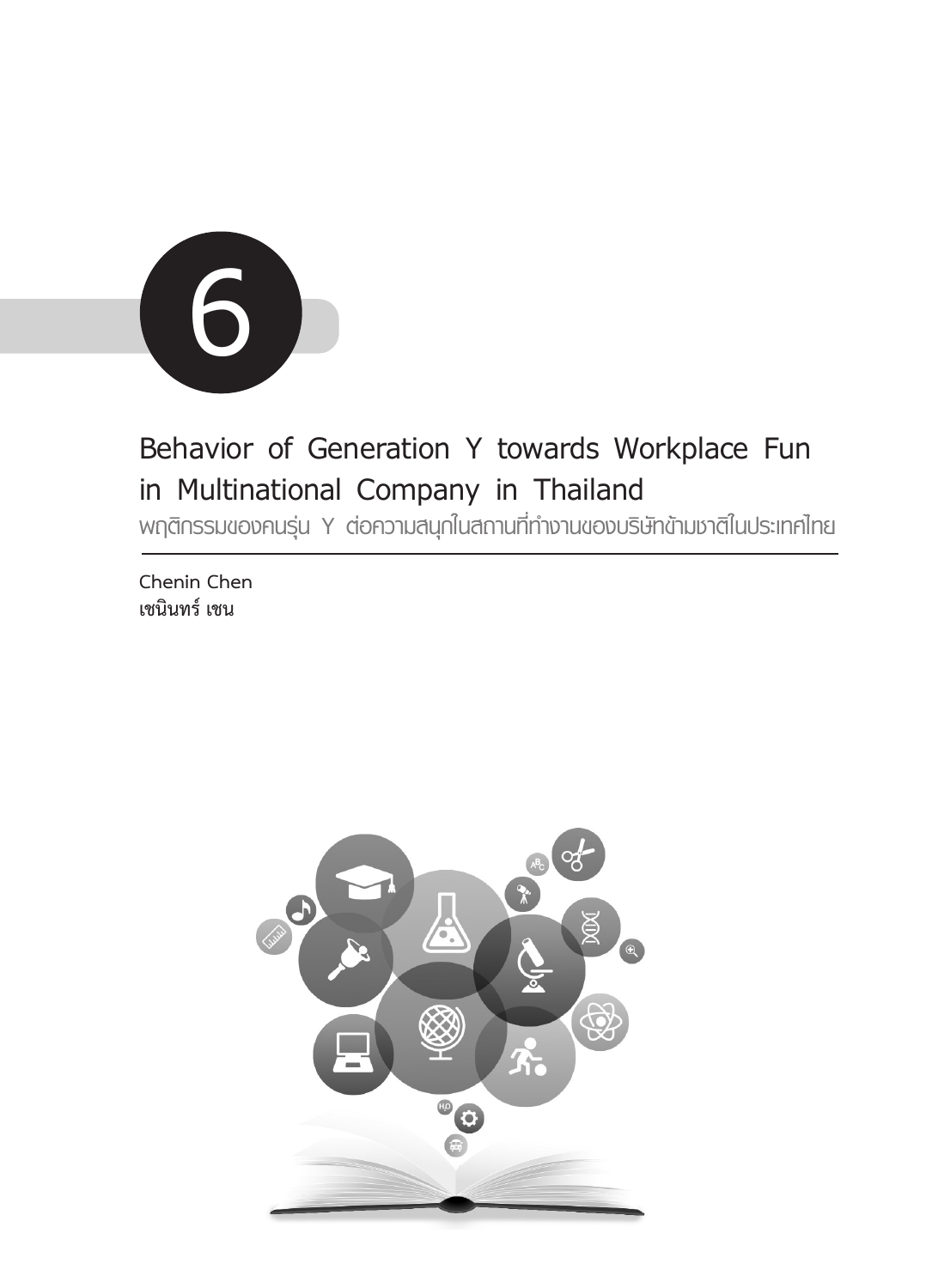

# **Behavior of Generation Y towards Workplace Fun in Multinational Company in Thailand**

**พฤติกรรมของคนรุ่น Y ต่อความสนุกในสถานที่ทำงานของบริษัทข้ามชาติในประเทศไทย**

**Chenin Chen<sup>1</sup>**

**เชนินทร์ เชน**

**1 International college Krirk University 3 Ram Inthra Road Soi 1 Anusawari Subdistrict Bang Khen District Bangkok 10220, Thailand. E-mail : chenin@email.krirk.ac.th**

**1 วิทยาลัยนานาชาติ มหาวิทยาลัยเกริก 3 ถนนรามอินทรา ซอย1 แขวงอนุสาวรีย์ เขตบางเขน กรุงเทพฯ 10220, ประเทศไทย. E-mail : chenin@email.krirk.ac.th**

*Received : June 24, 2019 Revised : September 30, 2019 Accepted : November 22, 2019*

#### **Abstract**

 This study aims to emphasize on the term "workplace fun" and its behavior towards job satisfaction and task performance. The research examined generation Y's attitude towards workplace fun in MNCs in Thailand due to the fact that they will invade half of Thailand's workforce by 2030 according to the data of the National Statistical Office of Thailand (2015) and workplace fun has been widely used in MNCs but very minimal in Thai local companies. The study relied upon survey data collected from 443 respondents representing the employees who are working in Multinational Company in Thailand. By applying descriptive and inferential statistics, the study has found that generation Y employees in MNCs are a true believer of workplace fun concept as well as indicated that higher exposure on experienced workplace fun leads to higher employee's job satisfaction and task performance. This paper serves to change Thai traditional management negative view of having fun in the workplace and direct for future work so that it may continue growing to inprove Human Resource Management knowledge.

**Keywords :** Behavior; Workplace Fun; Multinational Company in Thailand

# **บทคัดย่อ**

การศึกษาครั้งนี้มีวัตถุประสงค์ เพื่อให้ความสำคัญกับความสนุกสนานในการทำงานแบบระยะยาวและ พฤติกรรมที่มีต่อความพึงพอใจในงานและการปฏิบัติงาน การวิจัยนี้ได้สังเกตทัศนคติของคนรุ่น Y ที่มีต่อความ สนุกสนานในการทำงานในบริษัทข้ามชาติในประเทศไทย เนื่องจากภายในปี พ.ศ.2573 คนรุ่น Y จะมีจำนวน แรงงานเป็นครึ่งหนึ่งของประเทศไทย ตามข้อมูลของ สำนักงานสถิติแห่งชาติของประเทศไทย (2558)

การศึกษาวิจัยในครั้งนี้ เก็บข้อมูลจากการสำรวจที่รวบรวมจากผู้ตอบแบบสอบถาม จำนวน 443 คน ซึ่งกลุ่มตัวอย่างเป็นพนักงานที่ทำงานในบริษัทข้ามชาติที่อยู่ในประเทศไทย จากการใช้สถิติเชิงพรรณนาและ เชิงอนุมาน การทดสอบค่า T- test, Linear Regression, ANOVA และสหสัมพันธ์ของ เพียร์สัน จากการศึกษา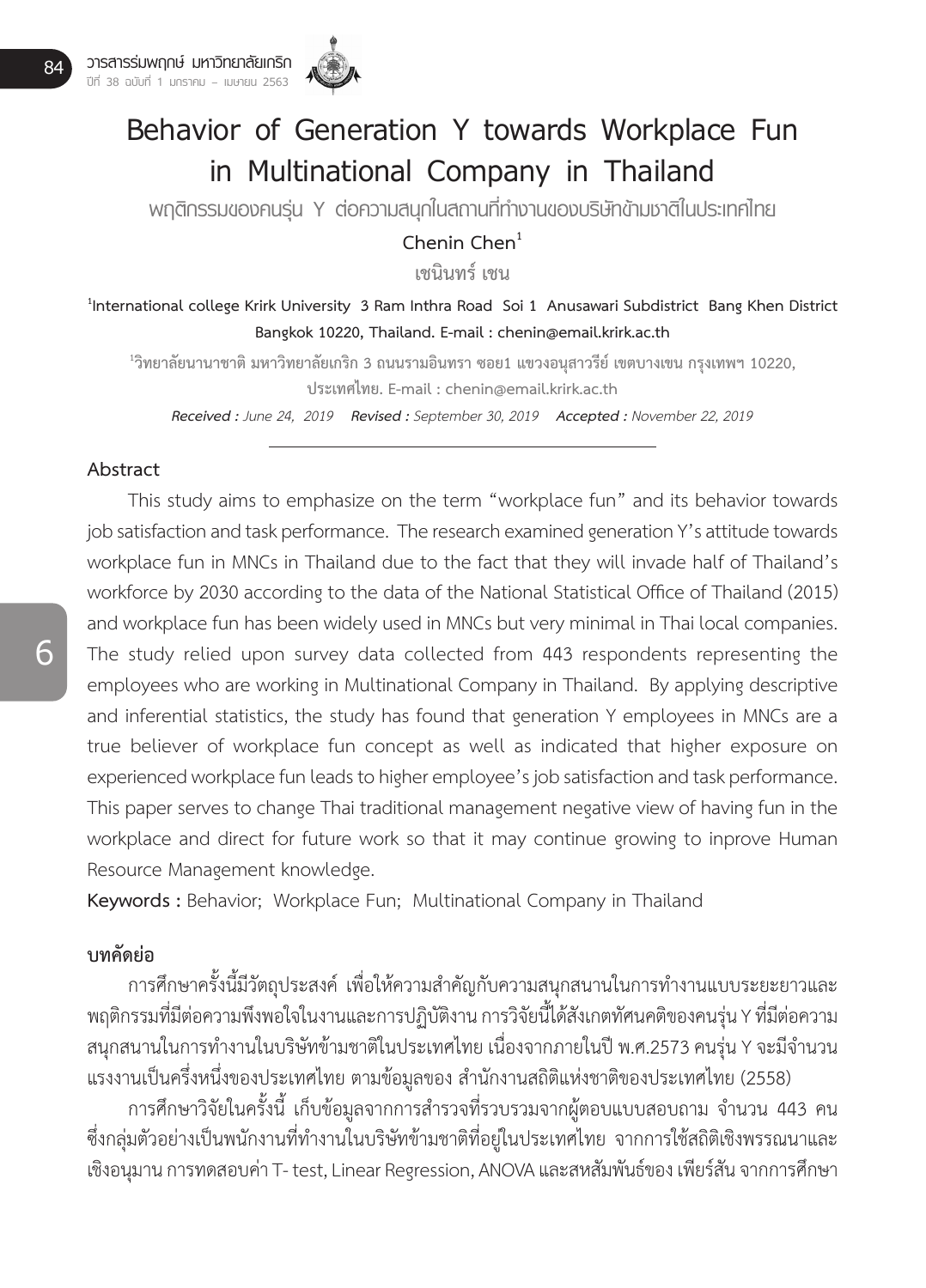พบว่า พนักงานคนร่น Y ในบริษัทข้ามชาติมีความสนุกสนานเวลาอย่ในสถานที่ทำงานความสัมพันธ์ของ เพียร์สัน และการถดถอยเชิงเส้นบ่งชี้ว่าการได้รับประสบการณ์ความสนุกในสถานที่ทำงานที่สงขึ้นนำไปส่ความ ้พึงพอใจในการทำงานของพนักงานที่สงขึ้น บทความนี้ทำหน้าที่เปลี่ยนมมมองการจัดการแบบดั้งเดิมของการ มีความสนุกในที่ทำงานและส่งผลการทำงานในอนาคต นำไปส่การบริหารจัดการทรัพยากรมนุษย์ให้ดีขึ้น **คำสำคัญ :** พฤติกรรม; ความสนุกในที่ท�ำงาน; บริษัทข้ามชาติในประเทศไทย

# **Introduction**

 There is an increasing number of consultants and business writers in present days pointing out that fun at work is essential for upgrading both employees' motivation and productivity while lessening stress at the same time (Karl et al., 2005). In the study of Young et al., (2013) revealed that Generation Y employees' attitude toward workplace fun postively affects their experienced workplace fun and positive direct effects on their job satisfaction and task performace in the USA. However, in developing countries, there are firms that are still practicing traditional view of work culture where work and fun are mutually exclusive. In their view, fun is either unnecessary or additional thing to have in the workplace. In addition, managers think that it is inconsistent for the employee to have fun and be productive at the same time. Two accomplishments are often viewed as being at opposite ends of the same spectrum (Ford et al., 2005). The researcher argues that as long as well-intended and cautiously designed workplace fun, having fun at work is likely to boost employee's satisfaction and task performance.

 This research focus on employees who are classified as Generation Yers' (aged 17-37) which will be fueling workforce in the near future. The author has observed the existence of several workplace fun activities in the multinational company in Thailand—the finding will definitely be a sufficient to proof the concept of workplace fun. As a result, the researcher believe that Thai local company will utilize these findings from Thai MNC to create a better work environment for everyone and build up a specific treatment to gain a higher productivity rate in organizations for Thai Generation Y employees.

 The objectives of this study are :

 1) To examine Generation Y on attitude towards Workplace Fun in Multinational Company in Thailand.

 2) To explain the relationship between workplace fun, experienced workplace fun, job satisfaction, and task performance of the employees.

 3) To explore importance of workplace fun in the organization in order to advise manager's correct treatment of "fun" in the department to increase employees' satisfaction and task performance.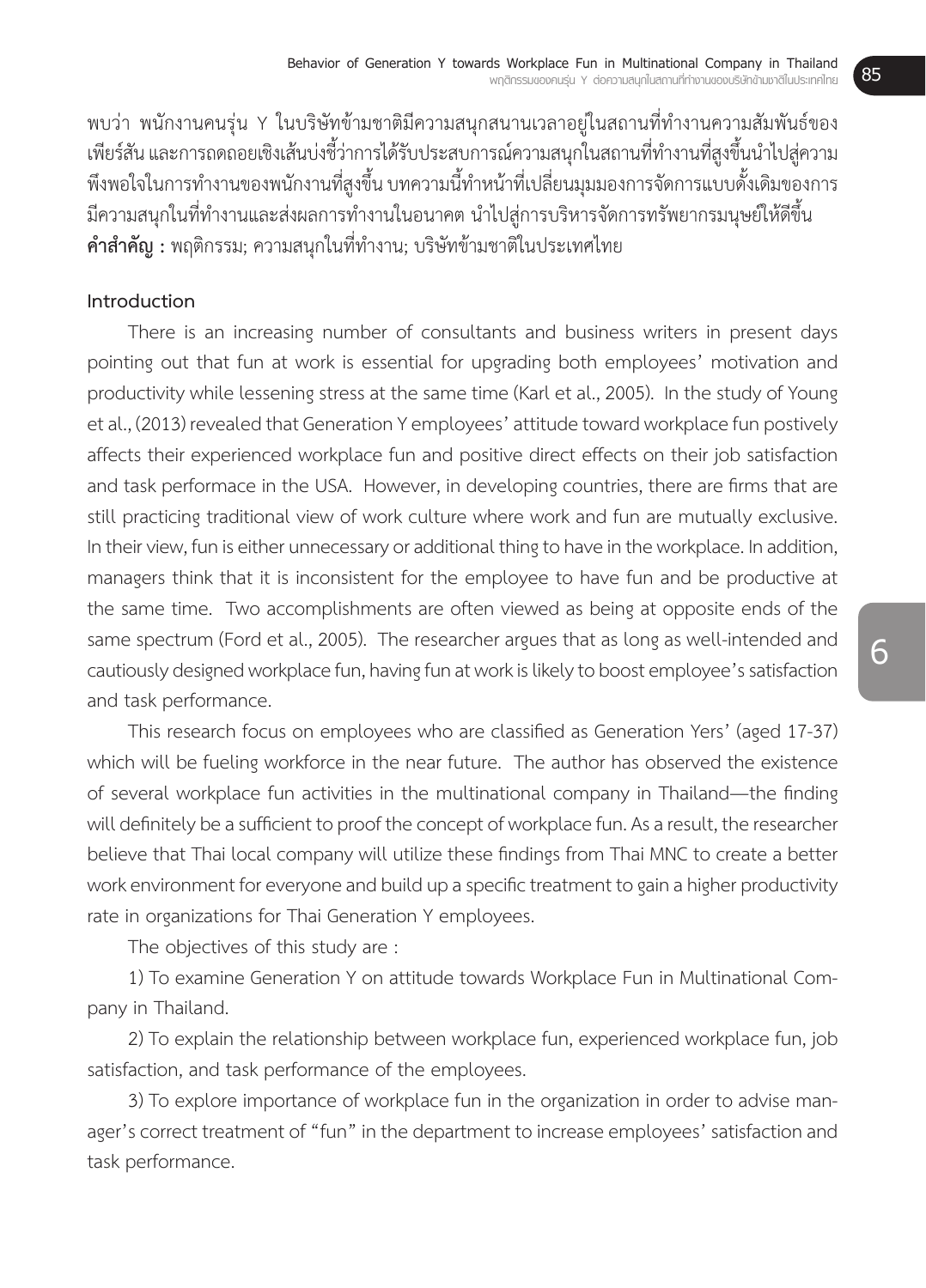

# **Literature Review**

# **Multinational Company in Thailand**

 Any private company that has its mother/parent company located abroad and has a branch in Thailand with license to operate issued by Department of Business Development Ministry of Commerce in Thailand under Foreign Business Act BE 2542 (FBA) can be classified as Multinational Company in Thailand. Under the law, Multinational Company or usually called MNC, in short, should be large in size with at least 200 employees located in Bangkok area (Komet, 2012). Multinational Company can be seen as a strong pool of resources which attracts newly graduates away from the local company. The author believes that majority of generation Yers can be easily found in this type of company where variables of fun can be tested with the high expectation of useful findings for this study.

#### **Generation Y**

 In a global context, Generation Y is referring to people who were born between year 1980 to 2000 (Schewe and Noble, 2000) or 2523 to 2543 in Buddhist calendar. Generation Yers has a unique characteristics comparing to other older generations such as Generation X and Baby Boomer. Unlike any previous generations that are considered as the working group (Generation X and Baby Boomers), Generation Y has grown up with the new technology inventions when it reached its peak. They are very comfortable and adaptable towards technology, communication on the cloud and diversity. Numbers of published papers define Generation Yers' characteristic as fun, flexible, and team-oriented. (Howe and Strauss, 2000). They have a high level of expectations and thrive for meaning in their workplace (Robbins and Judge, 2010). A journal from Eisner highlighted that Generation Yer's give a lot of importance to personal development, they tend to put job primarily as a way to build a career resume and have a weak long-term commitment to the organization (Eisner, 2005). And because of that, Generation Yer's insufficiency of long-term commitment towards company can be one of the main challenges for the present workforce. To confirm the concept in Thailand, a study from Kanpitcha (2013) gives evidence that job hobbing of Generation Y in Thailand is very common and it is difficult to keep generation Yers from staying in the company more than 5 years. However, a unique characteristicof Generation Yer's has led the potential solution of utilizing workplace fun as a mean to drive and improve the commitment (Karl et al., 2008). Recent journal from Lamm and Meeks (2009) confirm the existence of a positive relationship between individual outcomes and workplace fun were much stronger in Generation Yers than in any previous generations.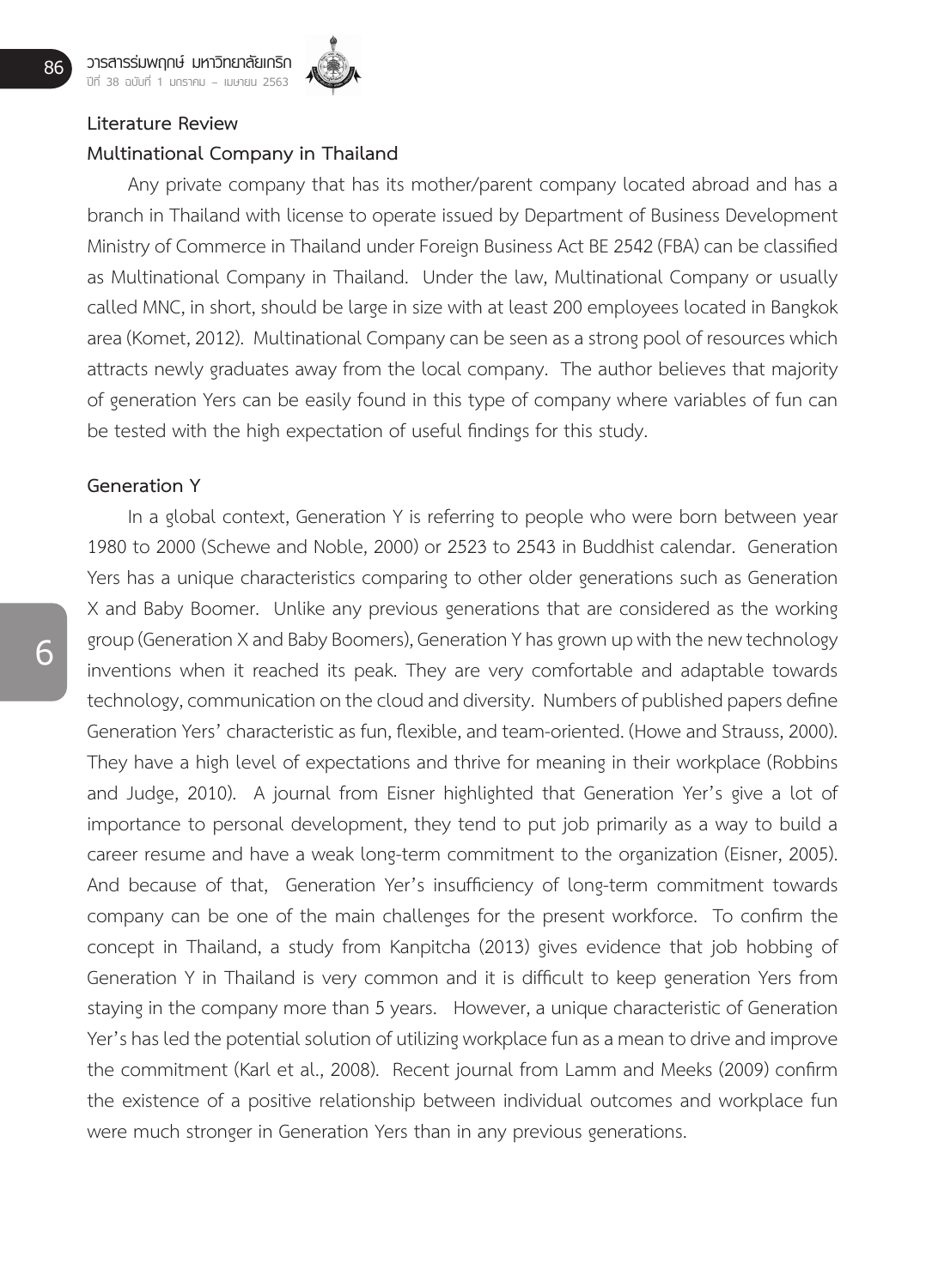#### **Workplace Fun**

 According to Lamm and Meeks (2009), workplace fun is defined as playful, social, interpersonal, recreational, or task activities intended to provide amusement or pleasure. Aldag and Sherony (2001) defined attitudes towards workplace fun into three dimensions: appropriateness, salience, and perceived consequences of fun. Both researchers argue that each individual tends to have a different view towards workplace fun. Some may think of work place fun as something nice to have in the organization, some may think of fun as an inappropriate action during work hours, while some groups may even think of fun as one of the requirements in the work place. Hence, one's attitude towards the importance of salience of having fun at work can vary among different employees.

Based on the studies of Newstrom (2002) and Aldag and Sherony (2001), Appropriateness, Salience, and Perceived Consequences were positively related to the experience of workplace fun when tested with employees. The word "experienced workplace fun" itself is extended to which employees perceive the existence of fun in the organization. Therefore, the author find the dimensions above useful to measure the attitude of workplace fun and explore the causal effect on experiencing workplace fun in Thailand.

# **Job Satisfaction**

 Wright (2006) found that Job Satisfaction can be one of the potential causes for vital work related behaviors, such as task performance. Weiss. (2002) says that Job Satisfaction is the combination of a positive attitude and a favorable effect on the job. Not until recently has new research emerged and proven that a positive relationship exists between workplace fun and job satisfaction. Those researchers point out that when workplace fun exists in an organization, job satisfaction of the employee tends to increase (Karl & Harland, 2007).

# **Task Performance**

 Motowidlo et al. (1997) defined task performance as a behavior that converts raw materials into goods or services or any supporting behavior that helps such transformation task to become more effective and efficient. Avolio et al. (2009) confirms that there is a positive relationship between humor and performance in both field and laboratory studies. Previous organizational behavior research used 4 items developed by William and Anderson (1991) to capture task performance of the subject by scoring from the completeness of the assigned duties and fulfillment of the specified responsibility according to the job description.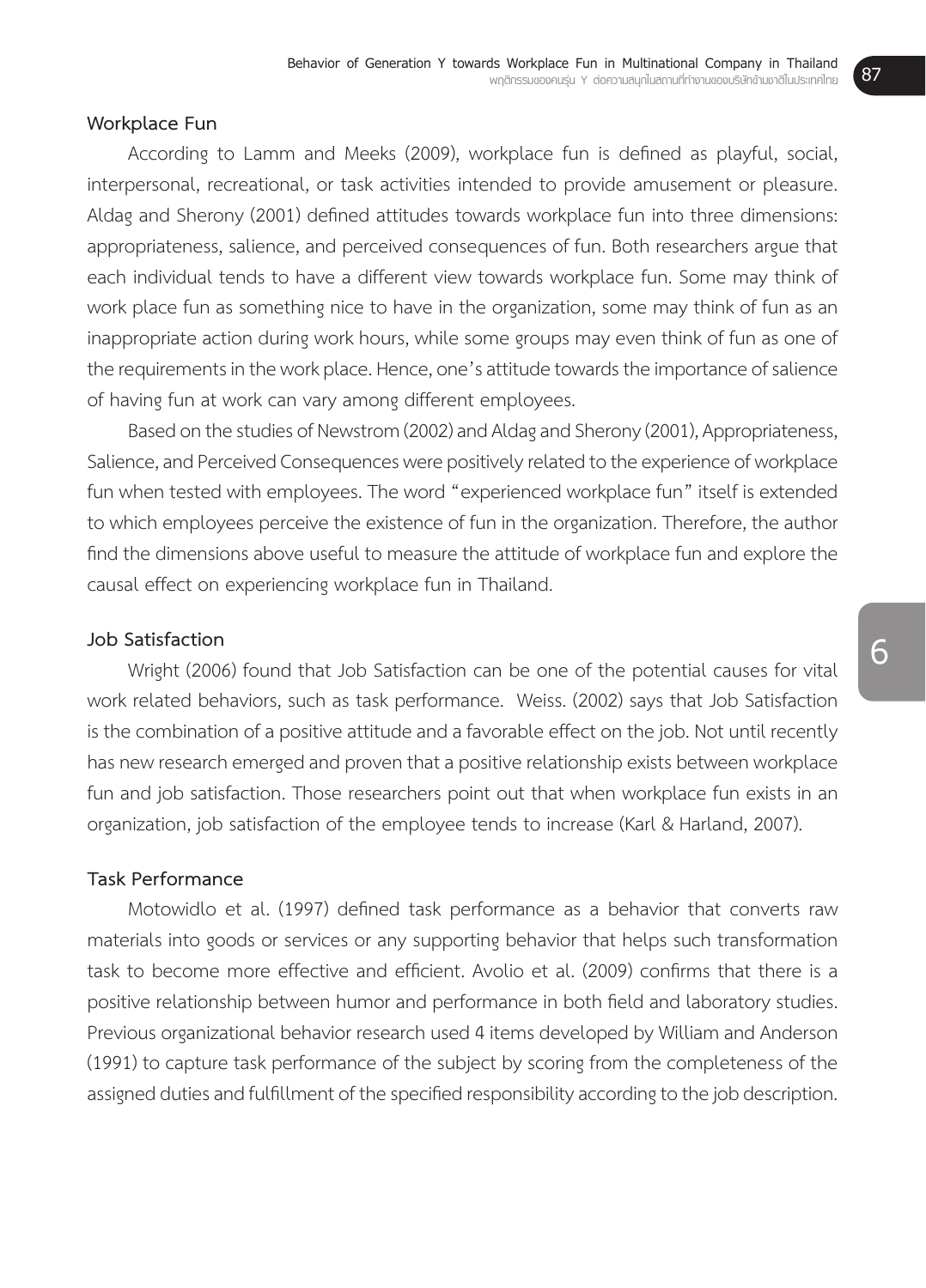

# **Hypotheses Development And Research Model**

With an attempt to consolidate all the findings of various variables from articles discussed above, the research model is now consistent to form solid reasons that offer the 4 hypotheses below:

Hypothesis 1: Attitude towards workplace fun is positively related to Experienced Workplace Fun

 Hypothesis 2: Experienced workplace fun has a positive effect on Job Satisfaction Hypothesis 3: Experienced workplace fun has a positive effect on Task Performance

 Hypothesis 4: Job satisfaction has a positive effect on Task Performance

With the constructed hypotheses, the conceptual model of this research is shown in Figure 1.



Figure 1 : Research Framework Figure 1 : Research Framework

# **Research Methodology**

# **Data Collection and Measures**

Based on the National Statistical Office of Thailand (2015), there are approximately 19.26 Million people who are classified as Generation Y. By using a 95 percent confidence level with a sampling error of 5 percent, an appropriate sample size of respondents calculated was 400. Questionnaires were distributed online from October 2017 to March 2018. The author chose randomly sample technique with two filtering questions on year of birth and current workplace to generalize the population yet scope down to only necessary sample. A total of 443 completed questionnaires were collected. The questionnaire has altogether 24 questions in the form of 5-point Likert scales. Attitude towards workplace fun was measured using 3 sub-items of Aldag and Sherony (2001) including appropriateness, salience, and perceived consequences—altogether 13 items. Experiencing workplace fun scale from Karl et al (2007) is borrowed and used to test and confirm a positive relationship between attitude pointert to consequences. Attogether to terms: Experiencing moniplace fun seate from hard<br>at al (2007) is borrowed and used to test and confirm a positive relationship between attitude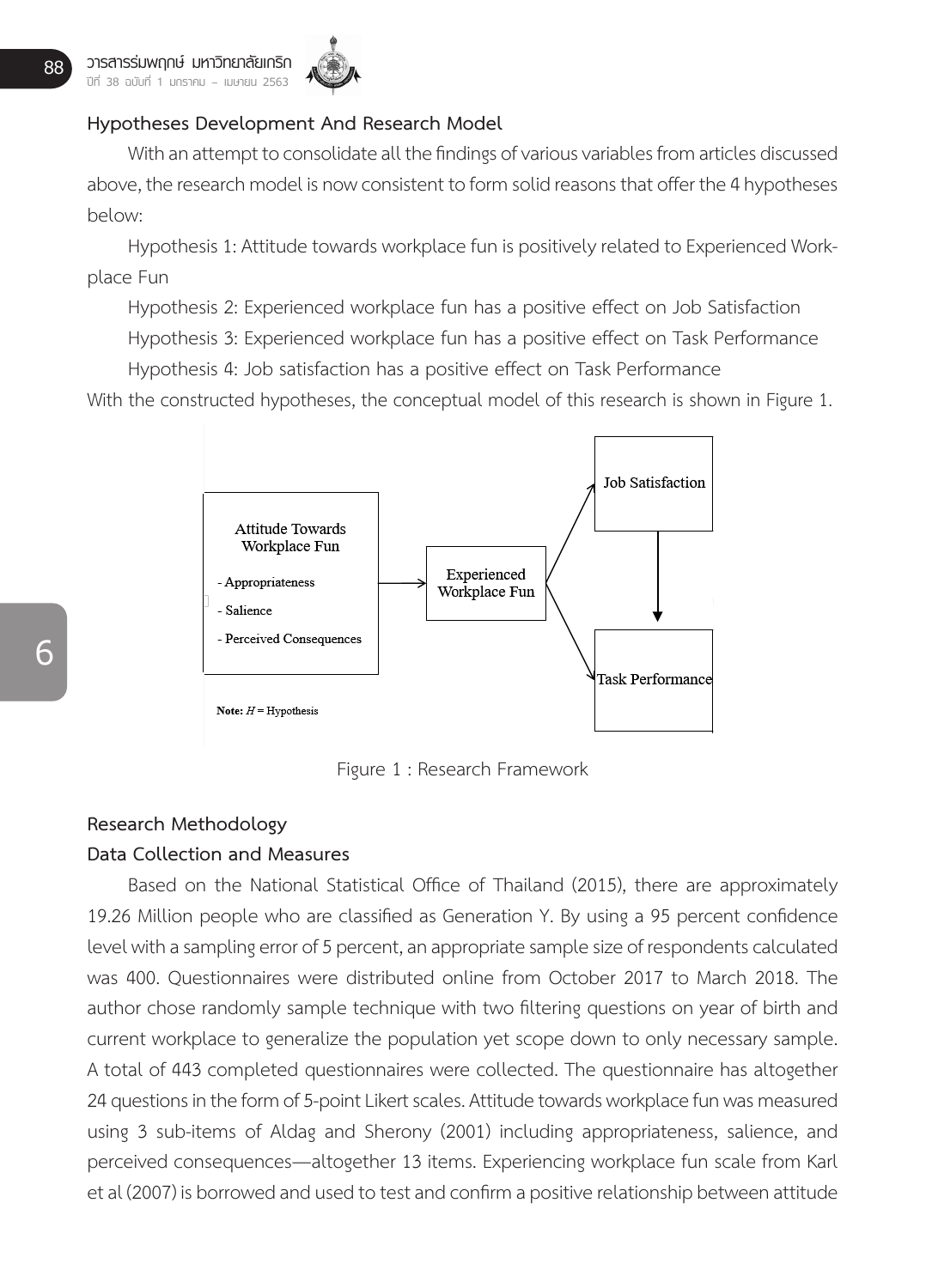towards workplace fun and another 2 variables, which are job satisfaction and task performance. His scale has 3 items, which was used to measure the level of fun in the office. Job satisfaction has 2 items and was taken from Michigan Organizational Assessment Questionnaire (MOAQ) (Cammann et al, 1983). Task Performance is included with 4 items based on William and Anderson's scale (1991). The pilot test of 30 employees in several multinational companies was conducted in the field and Cronbach's alpha was employed to test the reliability of each scales. All six variables are considered to have a high level of internal consistency with Cronbach's alpha values above 0.7.

| Variables                       | Cronbach's Alpha Scores |
|---------------------------------|-------------------------|
| Attitude Towards Workplace Fun: | <b>Provided Below</b>   |
| Appropriateness                 | 0.770                   |
| Salience                        | 0.764                   |
| <b>Perceived Consequences</b>   | 0.778                   |
| Experienced Workplace Fun       | 0.705                   |
| Job Satisfaction                | 0.898                   |
| <b>Task Performance</b>         | 0.902                   |

## **Table 1** : Reliability Test Results

#### **Conclusion And Discussion**

# **Descriptive Statistics**

 One of the attitudes towards workplace fun statements received the highest score (4.67), with the majority of the collected respondents strongly agree that fun at work can actually help reduce stress and tension. Most of the respondents are feeling strongly agree with a mean score of 4.62 that having fun at work can enhance interpersonal relations and teamwork. In general, a score of 4.26 as a mean on attitude towards workplace fun statement leads to an observation that majority of generation Yers who are currently working in Multinational Company in Thailand normally have a strong positive attitude towards workplace fun concept—they respond positively to workplace fun. Attitude towards workplace fun is one of the essences of their working environment.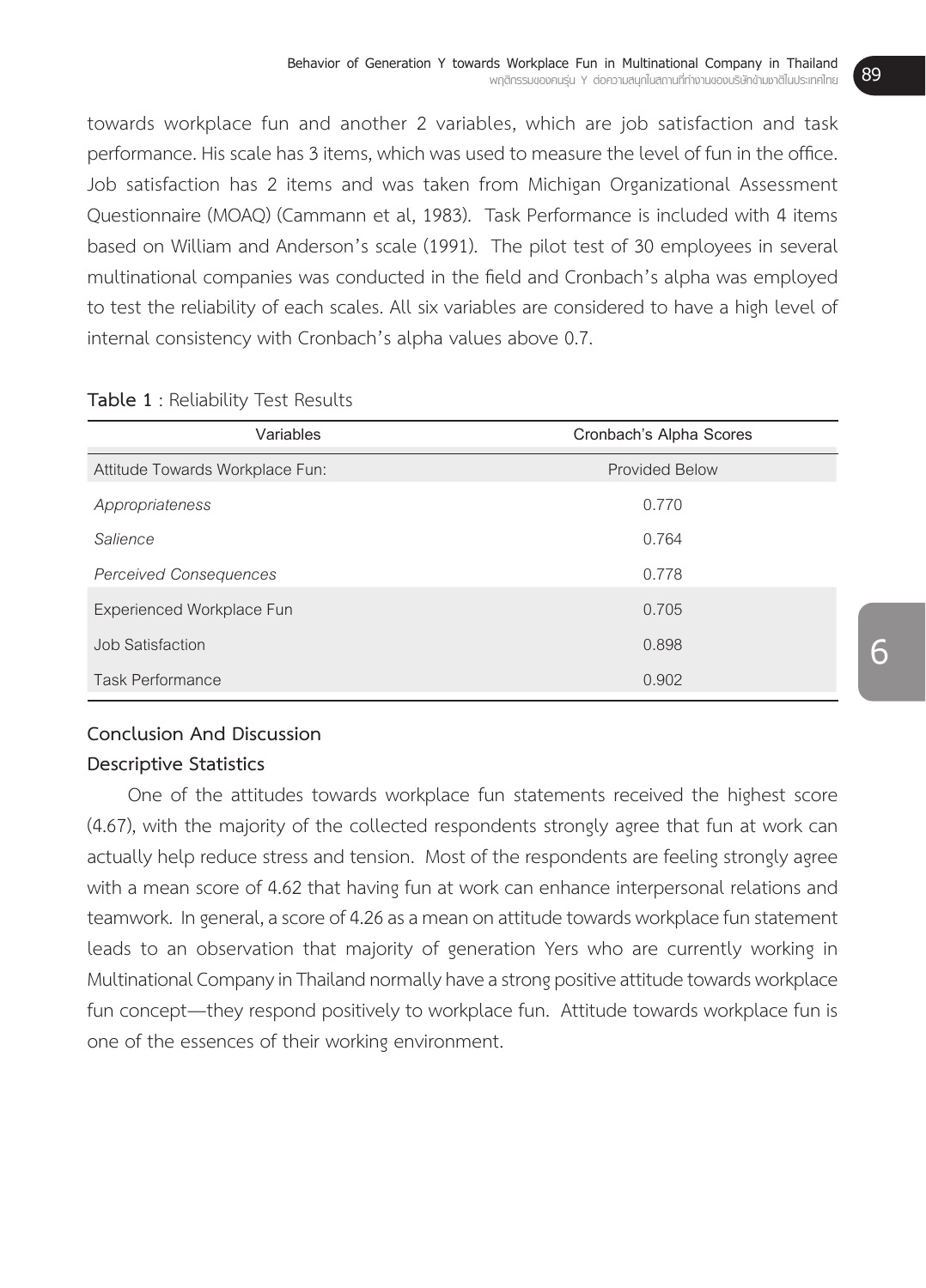

# **Table 2 :** Mean of Statement on Attitude Towards Workplace Fun

| Statement on Attitude Towards Workplace Fun                                                                     | Mean | Std. Deviation | Interpretation        |
|-----------------------------------------------------------------------------------------------------------------|------|----------------|-----------------------|
| Joking, laughing, or having a "playful attitude" while on the<br>job is immature and unprofessional. (Reversed) | 4.26 | 0.8349         | Agree                 |
| Having a good time and doing a good job are incompat-<br>ible achievement. (Reversed)                           | 4.40 | 0.71233        | Agree                 |
| If you are playing, you cannot be possibly working. (Re-<br>versed)                                             | 4.00 | 0.85749        | Agree                 |
| Having fun at work is very important to me.                                                                     | 4.35 | 0.684          | Agree                 |
| If my job stopped being fun, I would look for another job.                                                      | 3.82 | 0.799          | Agree                 |
| I prefer to work with people who like to have fun.                                                              | 4.34 | 0.75           | Agree                 |
| I don't expect work to be fun-that's why they call it work.<br>(Reversed)                                       | 4.12 | 0.88754        | Agree                 |
| Experiencing joy or amusement while at work is not impor-<br>tant to me. (Reversed)                             | 4.41 | 0.67473        | Agree                 |
| Having fun at work can enhance interpersonal relations<br>and teamwork.                                         | 4.62 | 0.598          | Strongly Agree        |
| Fun at work can help reduce stress and tension.                                                                 | 4.67 | 0.555          | <b>Strongly Agree</b> |
| When work is fun, employees work harder and longer.                                                             | 4.15 | 0.806          | Agree                 |
| When Employees are having fun, they are typically goofing<br>off and avoiding their work. (Reversed)            | 4.00 | 0.87576        | Agree                 |
| Employees with a healthy sense of humor tend to work<br>well with others.                                       | 4.31 | 0.782          | Agree                 |
| Attitude Towards Workplace Fun                                                                                  | 4.26 | 0.45684        | Agree                 |

Statement regarding to experienced workplace fun, in general, is yielding at approximate score of 4.08, Employee's Job Satisfaction (4.11), and 4.28 point on statement towards their task performance; all yielding at an average score of more than 4 (range of agreement). These ratings indicate that generation Yers who are working in multinational company in Thailand on average have high experienced workplace fun in their company, where they are likely to laugh a lot (4.18) and try to create fun environment whenever they can (4.05). They were also found to be satisfying with their current job, and performed their task on an above average result.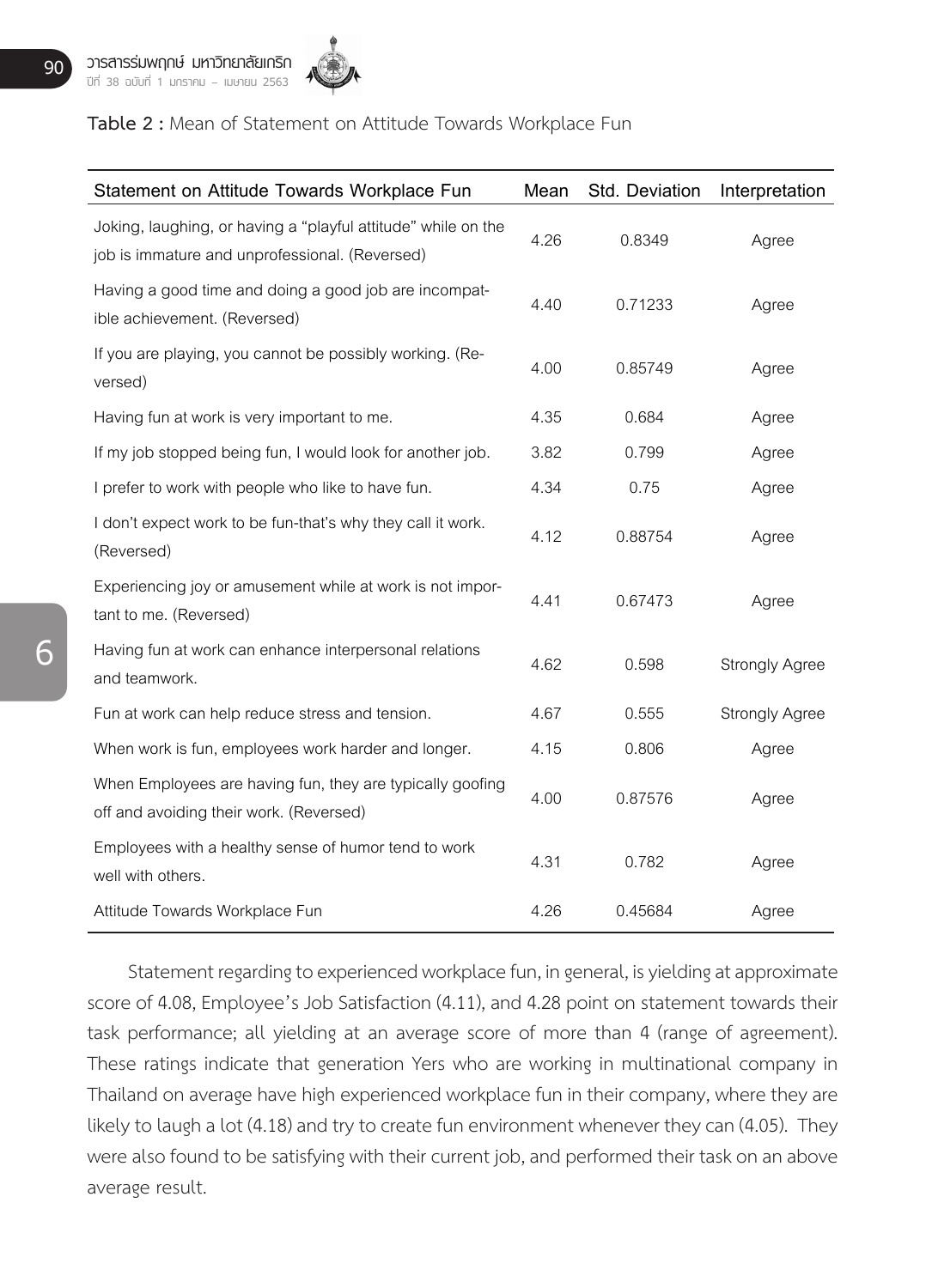## **Table 3 :** Mean of Statement on Experienced Workplace Fun

| Statement on Experienced Workplace Fun               | Mean | Std. Deviation | Interpretation |
|------------------------------------------------------|------|----------------|----------------|
| At my workplace, we try to have fun whenever we can. | 4.05 | 0.846          | Agree          |
| Managers encourage employees to have fun at work.    | 4.01 | 0.986          | Agree          |
| We laugh a lot at my workplace.                      | 4.18 | 0.728          | Agree          |
| Experienced Workplace Fun                            | 4.08 | 0.72651        | Agree          |

# **Table 4 :** Mean of Statement on Job Satisfaction

| Statement on Job Satisfaction            | Mean | Std. Deviation | Interpretation |
|------------------------------------------|------|----------------|----------------|
| All in all, I was satisfied with my job. | 4.14 | 0.864          | Agree          |
| In general, I liked working here.        | 4.07 | 0.747          | Agree          |
| Job Satisfaction                         | 4.11 | 0.731          | Agree          |

# **Table 5 :** Mean of Statement on Task Performance

| Statement on Task Performance                              | Mean | Std. Deviation | Interpretation |
|------------------------------------------------------------|------|----------------|----------------|
| I adequately completed assigned duties.                    | 4.22 | 0.687          | Agree          |
| I fulfilled responsibilities specified in job description. | 4.23 | 0.628          | Agree          |
| I performed tasks that are expected of me.                 | 4.34 | 0.672          | Agree          |
| I met formal performance requirements of the job.          | 4.32 | 0.724          | Agree          |
| Task Performance                                           | 4.28 | 0.556          | Agree          |

# **Hypotheses Test Results**

 From the descriptive statistics above have shown a high score of at least 4.00 on our four main variables, however they did not confirm any linear relationship or association among variables. Pearson's correlation was conducted to test four hypotheses to confirm whether there is a relationship (either positive or negative) between "attitudes toward workplace fun and experienced workplace fun", "experienced workplace fun and job satisfaction", "experienced workplace fun and task performance", and lastly "job satisfaction and task performance". Collected sample size of this research is 443 respondents; assumption to run Pearson's has met the requirement (n>15). In Pearson's correlation test, there are 2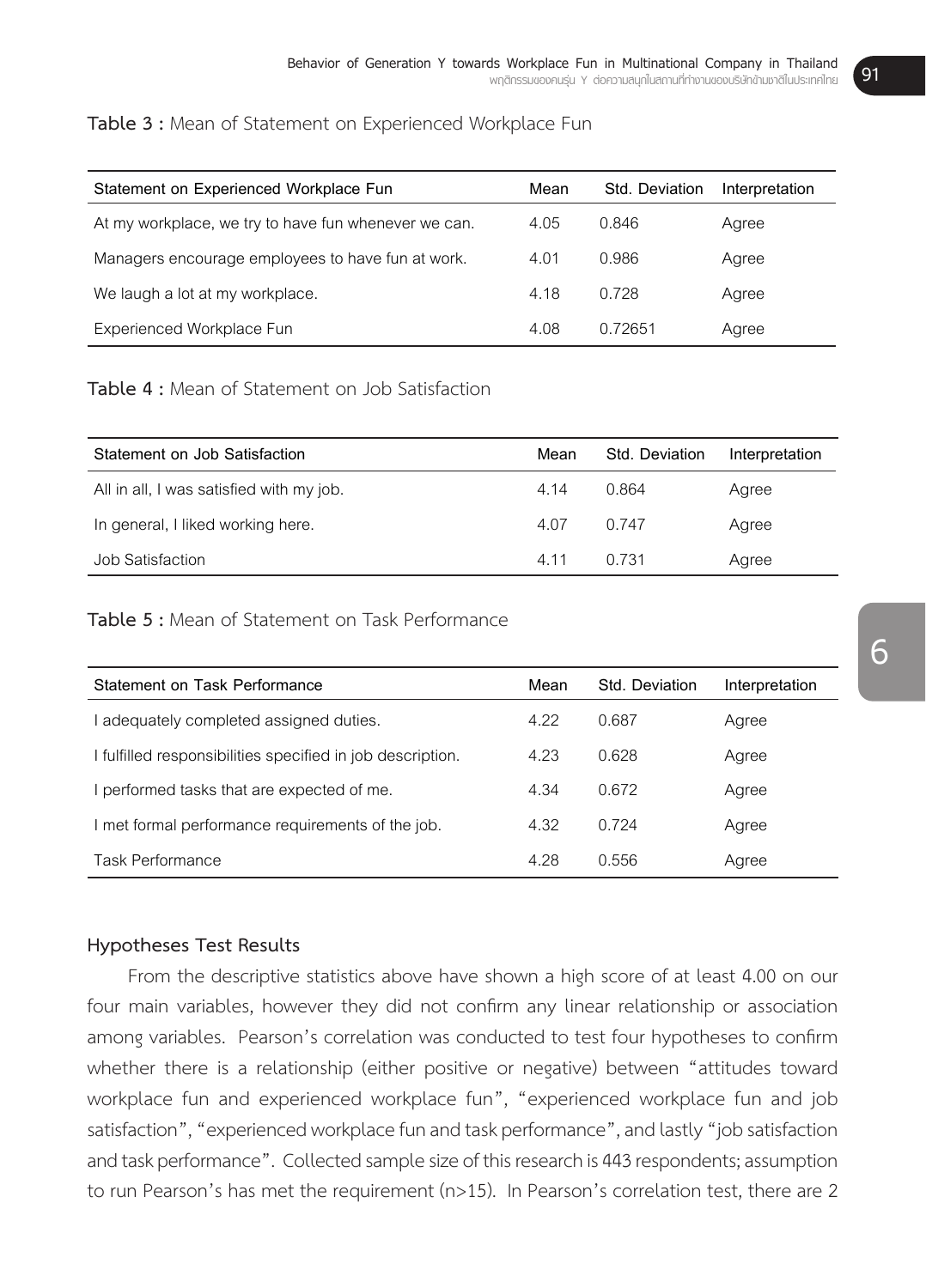

opposite spectrum (-1 to +1). To test the positive relationship of stated four variables, any score with positive result and p-value lower than .001 will be treated as presence in relationship. The author divided positive relationship into four levels as: 0.01-0.25 Very Weak Positive Relationship; 0.26-0.5 Weak Positive Relationship; 0.51-0.75 Strong Positive Relationship; 0.76-1 Very Strong Positive Relationship.

 H1 proposed that attitude workplace fun in Generation Yer who is currently working in multinational company in Thailand would show a positive association on experienced workplace fun. Three sub-scales that explained attitude towards workplace fun were tested separately one-by-one with experienced workplace fun in order to find out strongest association among 3 variables. All sub scale variables were statistically significantly confirmed to be related with experienced workplace fun  $(p = .000)$ . Appropriateness on Workplace Fun has a weak positive relationship towards experienced workplace fun (r=.38). Perceived consequences proved to have a weak positive relationship towards experienced workplace fun (r=.45). Salience were found to have a strongest positive relationship towards experienced workplace fun (r=.51). When combining all three variables into a mean of attitude towards workplace fun, correlation level of .51 indicates strong positive linear relationship towards experienced workplace fun. In general, when employees have a positive attitude towards workplace fun, they tend to have better-experienced workplace fun inside their office while employee who believes that fun is important and noticeable (salience) will usually experience more fun in the workplace than the other two sub-scales.

 H1: There is a statistically significant relationship between attitude towards workplace fun and experienced workplace fun. (Accepted).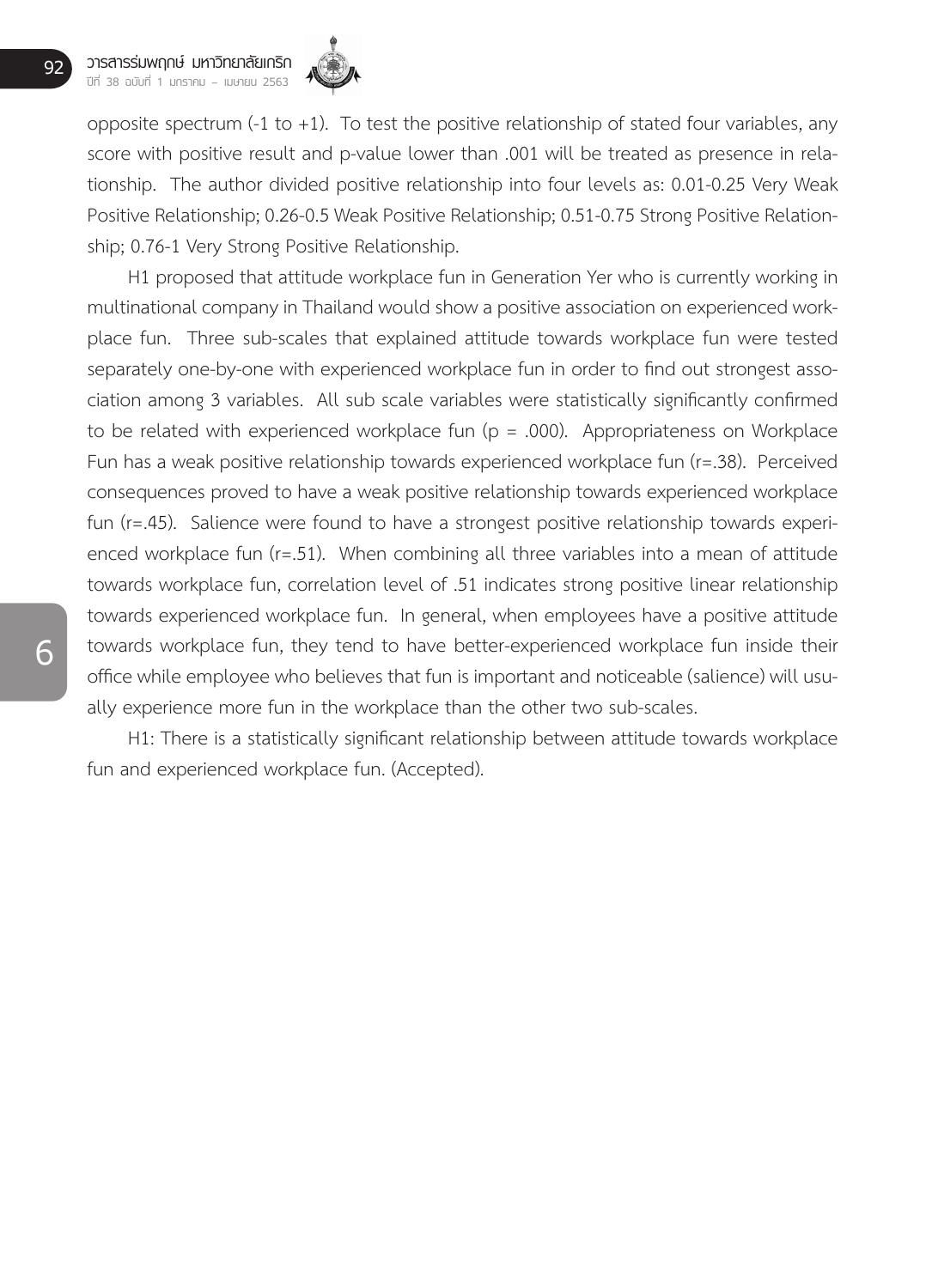Table 6: Pearson's Correlation Conducted to Test Relationship between Attitude towards Workplace Fun and Experienced Workplace Fun

| Pearson's Correlation                                       |                            | Experienced Workplace Fun |
|-------------------------------------------------------------|----------------------------|---------------------------|
|                                                             | <b>Pearson Correlation</b> | $.51**$                   |
| Attitude Towards Workplace Fun                              | Sig. (2-tailed)            | 0.000                     |
|                                                             | N                          | 443                       |
|                                                             | <b>Pearson Correlation</b> | $.38**$                   |
| Appropriateness                                             | Sig. (2-tailed)            | 0.000                     |
|                                                             | N                          | 443                       |
|                                                             | <b>Pearson Correlation</b> | $.51**$                   |
| Salience                                                    | Sig. (2-tailed)            | 0.000                     |
|                                                             | N                          | 443                       |
|                                                             | <b>Pearson Correlation</b> | $.45**$                   |
| Perceived Consequences                                      | Sig. (2-tailed)            | 0.000                     |
|                                                             | N                          | 443                       |
|                                                             | <b>Pearson Correlation</b> | 1                         |
| Experienced Workplace Fun                                   | Sig. (2-tailed)            |                           |
|                                                             | N                          | 443                       |
| ** Correlation is significant at the 0.01 level (2-tailed). |                            |                           |

The second hypothesis proposed that positive relationship exists between experienced tionship between 443 employees' experienced workplace fun and their job satisfaction value. There was a strong, positive correlation between experienced workplace fun and job satisfaction (r=.72, N=443, p<.001). This is definitely not due to chance to say that when proyers have positive experienced retated to womplace ran, they tend to have more The second hypothesis proposed that positive relationship exists between experienced workplace fun and job satisfaction. A Pearson's correlation was run to determine the relaemployees have positive experienced related to workplace fun, they tend to have more satisfaction on their job.

H2: There is a statistically significant relationship between experienced workplace fun and *H2: There is a statistically significant relationship between experienced workplace fun and job*  job satisfaction. (Accepted).

**Table 7 :** Pearson's Correlation Conducted to Test Relationship between Experienced Table 7 : Pearson's Correlation Conducted to Test Relationship between Experienced Workplace Fun and Job Satisfaction

| Pearson's Correlation                                       |                     | Job Satisfaction |  |
|-------------------------------------------------------------|---------------------|------------------|--|
|                                                             | Pearson Correlation | $.72***$         |  |
| Experienced Workplace Fun                                   | Sig. (2-tailed)     | 0.000            |  |
|                                                             | N                   | 443              |  |
| ** Correlation is significant at the 0.01 level (2-tailed). |                     |                  |  |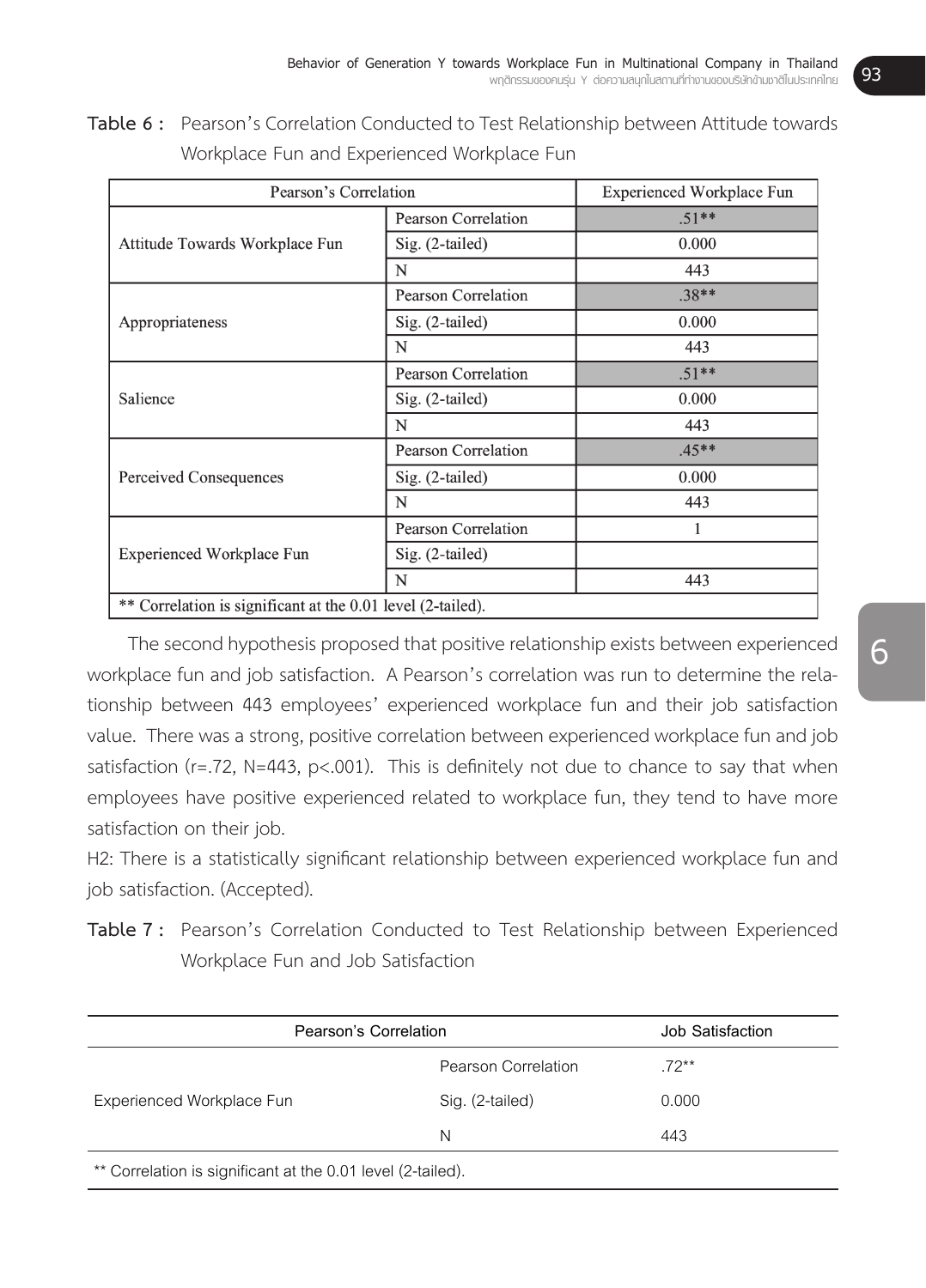

 To confirm whether experienced workplace fun can boost up job satisfaction, further test was conducted. Linear regression analysis was used to test if experienced workplace fun significantly predicted job satisfaction of the respondent. The results of the regression indicated the two predictors explained 51.4% of the variance (R2=.514, F(1,441)=465.66, p<.001). R-squared is showing at moderate level, however p-value still indicated a real positive relationship between experienced workplace fun and job satisfaction. It was found that experienced workplace fun variable significantly predicted job satisfaction level (B=.72,  $p<.01$ ).

**Table 8 :** Linear Regression Model Conducted to Predict Job Satisfaction by Experienced Workplace Fun

| Model |         |      | R Square Adjusted R Square | Std. Error of the Estimate |
|-------|---------|------|----------------------------|----------------------------|
|       | $717^a$ | .514 | .512                       | .51052                     |

Model Summary<sup>b</sup>

a. Predictors: (Constant), Experienced Workplace Fun

b. Dependent Variable: Job Satisfaction

|   |            |                | <b>ANOVA</b> <sup>a</sup> |             |         |                   |
|---|------------|----------------|---------------------------|-------------|---------|-------------------|
|   | Model      | Sum of Squares | df                        | Mean Square |         | Sig.              |
| 1 | Regression | 121.362        |                           | 121.362     | 465.655 | .000 <sup>b</sup> |
|   | Residual   | 114.937        | 441                       | .261        |         |                   |
|   | Total      | 236.299        | 442                       |             |         |                   |

a. Dependent Variable: Job Satisfaction

b. Predictors: (Constant), Experienced Workplace Fun

# Coefficients<sup>a</sup>

|            | Unstandardized<br>Coefficients |          | Standardized<br>Coefficients |        |      | 95.0% Confidence | Interval for B |
|------------|--------------------------------|----------|------------------------------|--------|------|------------------|----------------|
|            |                                | Std. Er- |                              |        |      | Lower            | Upper          |
| Model      | B                              | ror      | <b>Beta</b>                  |        | Sig. | <b>Bound</b>     | <b>Bound</b>   |
| (Constant) | 1.165                          | .139     |                              | 8.406  | .000 | .892             | 1.437          |
| <b>EWF</b> | .721                           | .033     | .717                         | 21.579 | .000 | .656             | .787           |

a. Dependent Variable: Job Satisfaction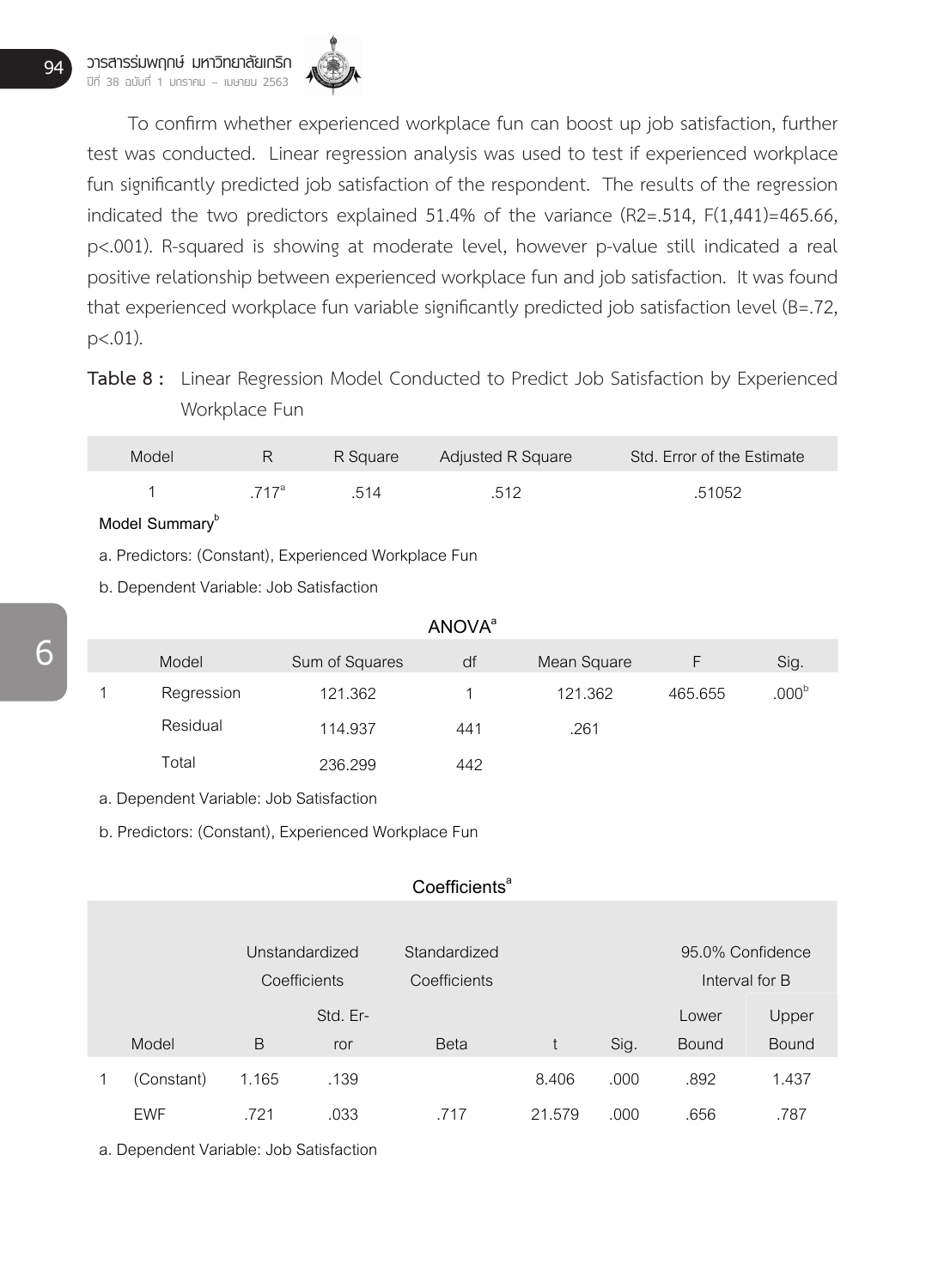The third hypothesis, which suggested that when employees exposed the excessive amount of fun in the workplace, those people should have better task performance than those who experienced lower level of fun in the office. A Pearson's correlation test was conducted to confirm the association between experienced workplace fun and task performance value. The result was indicated ( $p = 43$ ,  $N = 443$ ,  $p < .001$ ) that two variables had a statistically significant association. However, "r=.43" only provided a solid reason to indicate a weak positive relationship between experienced workplace fun and task performance.

 H3: There is a statistically significant relationship between experienced workplace fun and task performance. (Accepted).

**Table 9 :** Pearson's Correlation Conducted to Test Relationship between Experienced Workplace Fun and Task Performance

| Pearson's Correlation     |                     | <b>Task Performance</b> |
|---------------------------|---------------------|-------------------------|
|                           | Pearson Correlation | $.43***$                |
| Experienced Workplace Fun | Sig. (2-tailed)     | 0.000                   |
|                           | N                   | 443                     |

\*\* Correlation is significant at the 0.01 level (2-tailed).

The fourth hypothesis, which specified a relationship between job satisfaction and task performance was also confirmed ( $p = .000$ ). Job satisfaction and task performance's relationship were assessed by Pearson's correction test. The result indicated a strong positive relationship between two variables. When employee's job satisfaction increased, task performance on each particular employee improved in the same direction.

 H4: There is a statistically significant relationship between job satisfaction and task performance. (Accepted).

**Table 10 :** Pearson's Correlation Conducted to Test Relationship between Job Satisfaction and Task Performance

|                  | Pearson's Correlation | <b>Task Performance</b> |
|------------------|-----------------------|-------------------------|
|                  | Pearson Correlation   | $.55***$                |
| Job Satisfaction | Sig. (2-tailed)       | 0.000                   |
|                  | N                     | 443                     |

\*\* Correlation is significant at the 0.01 level (2-tailed).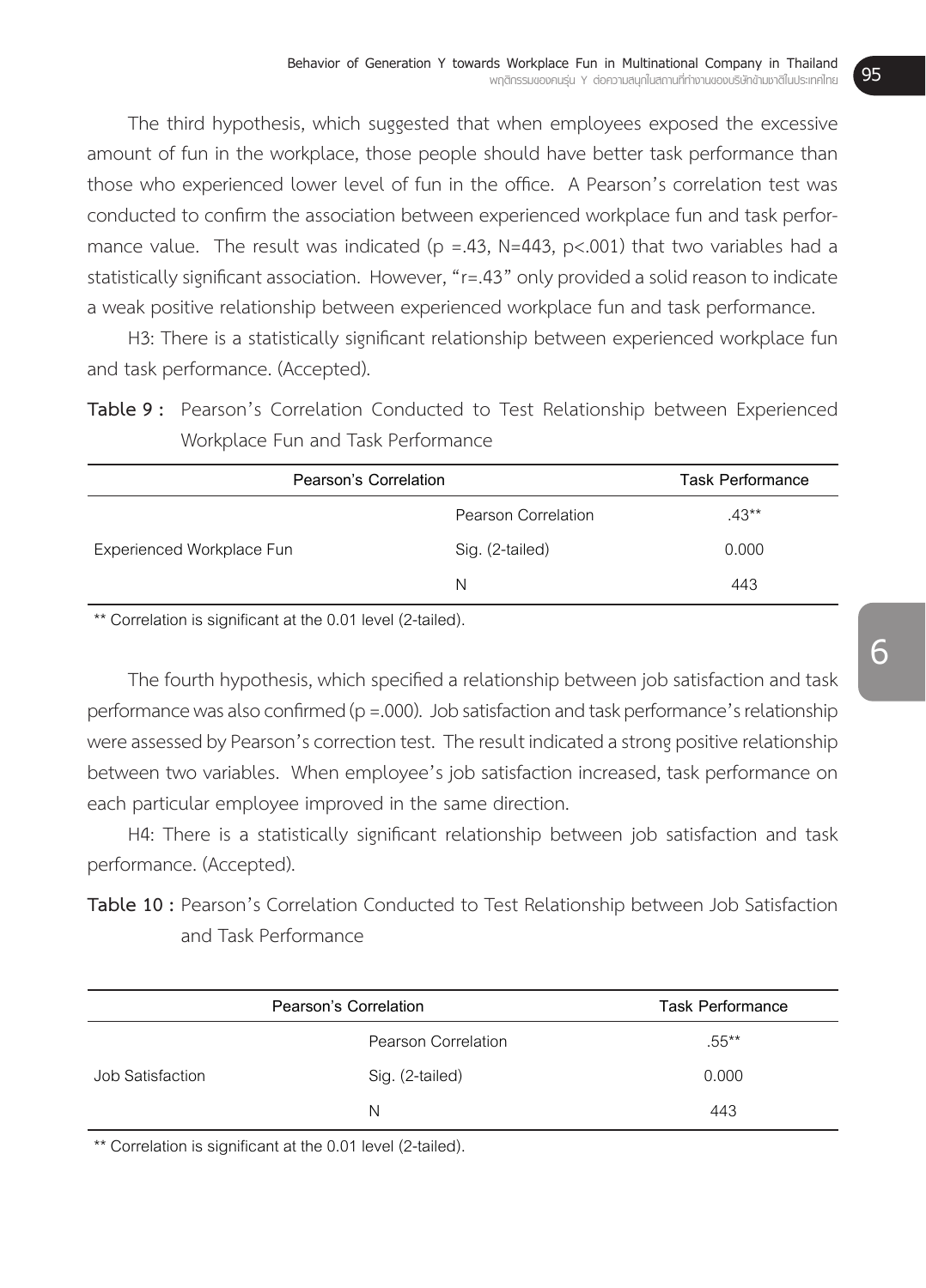

In summary, the results of the hypotheses testing are shown in Figure 3.



Figure 3 : Test Results

# **Discussion Discussion**

This research confirmed that generation Yers who are working in a multinational company in Thailand on a gross average respond positively to workplace fun concept. They generally do have a positive mindset towards work place fun and exposed to a lot of workplace fun experiences. Generation Yers believe that fun is an essential concept and important in the workplace. They agreed that having fun in the workplace and doing a good job could be both achievable at the same time. Employees, with age closer to generation X (older than  $\frac{1}{2}$ 31 years old), were found to perceive workplace fun as the less important factor than those who were below 30 years old. Majority of generation yers' employees truly believe that workplace fun can really reduce their stress, tension, and also improve the interpersonal relationship among peers. We also sold that workplace function years of generation years workplace function years. This research confirmed that generation Yers who are working in a multinational company

This research pointed out that employees who believe that exposing to fun in the office is appropriate, salience, and bringing positive outcome actually experience more fun in the office than those who are not. In another word, employee's positive attitude towards workplace fun cause them to experience more fun in the office. Based on collected data, there is a solid evidence to conclude that employee who experiences more fun in the office often has higher job satisfaction level. On the other hand, employees with little exposure to the work place fun were found to have a lower level of satisfaction on their job. However,<br>experiences that experiences more functional that experiences more functional that higher functional the office only small positive correlations(r=.43) were found on experienced workplace fun and task performance. To illustrate, when generation Yers experience more fun in the work place, there are some chances that they can perform the assigned task better than those who experience less fun activities in the office. Even little implication can be done to improve the task performance by using fun activities in the office as a mean; a good new is job satisfaction was found to have a strong positive correlation with task performance. Hence, performance. The reand to have a strong positive conclusion minitally performance interior, job satisfaction can be used as a mediation factor on enhancing task performance by utilizing ppropriate, satellite, and biniging positive outcome actually experience more rail in the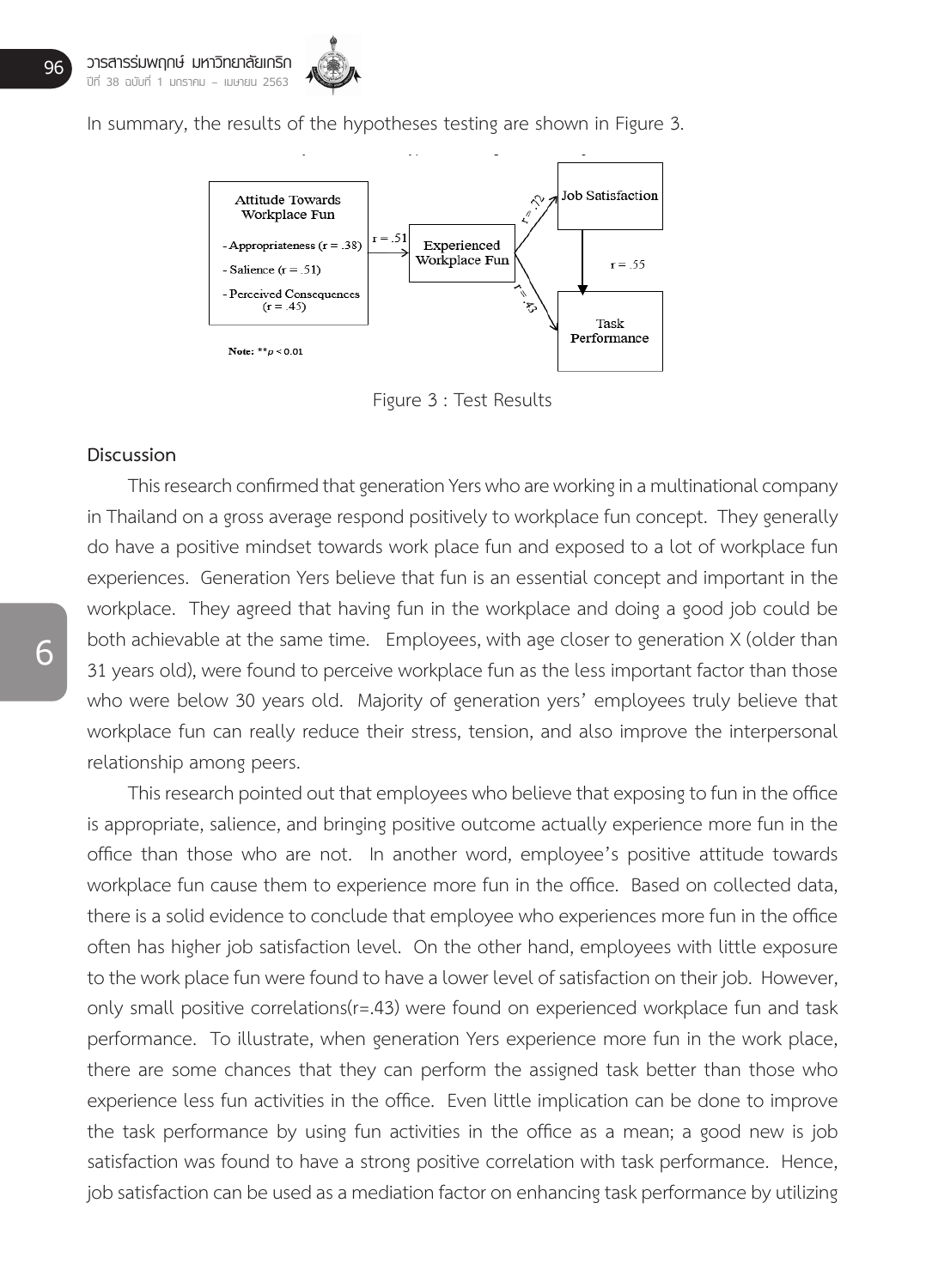workplace fun activities. Workplace fun activities may be planned ahead with the hope that they will motivate the employee to have more satisfaction at the organization level.

# **Conclusions**

 First, generation yers' employees have a positive attitude towards workplace fun. Therefore, they tend to view a fun work environment as a good thing rather than a traditional serious work environment. Second, across 3 dimensions, they truly agree that workplace fun is important and serves as a critical element of job (salience). The findings could relieve management from such fear to have fun in the workplace at certain points.

The relationship between the 3 main variables, namely workplace fun, job satisfaction, and task performance, was explored. The term workplace fun was then conceptualized into attitude (independent factor) and experience (dependent factor). As expected in literature review, employees with a positive attitude towards workplace fun were found to have higher exposure to workplace fun activities than those who did not value workplace fun. Intuitively, the experienced workplace fun level for each employee was found to influence the satisfaction level of his or her job. In another words, humor or a fun mood occurring in an employee can stimulate an affectionate feeling towards an employee's job. It appears that higher job satisfaction for employees positively improve their task performance. However, an employee who experiences a lot of workplace fun activities does not play a huge impact on his or her task performance due to weak positive correlations found between experienced workplace fun and task performance variables. By linking all variables together, this research collected evidence to say that employees who experience more fun were found to have a good state of affection towards their job, which leads to favorable task results.

#### **Recommendations**

 In today's world, most managers in Thailand still traditionally treat fun in a workplace as an inappropriate or unnecessary behavior. However, our findings provide strong evidence that generation Y's employees are a true believer of workplace fun. Collected respondents confirmed that they would try to look for another job if their work stops being fun.They perceived fun in a workplace as a "must to have item" rather than "nice to have item". The researcher draws a first recommendation that managers and supervisors of the company should spiritually change their negative attitudes towards having fun at work if any, because it could be a new way of improving company's retention rate in a long run—considering the fact that generation Yers will invade more than half of Thailand workplace in the near future. With the current observation on high exposure of fun in the workplace and freedom of having fun in Multinational Company's environment in Thailand, there is no doubt to question why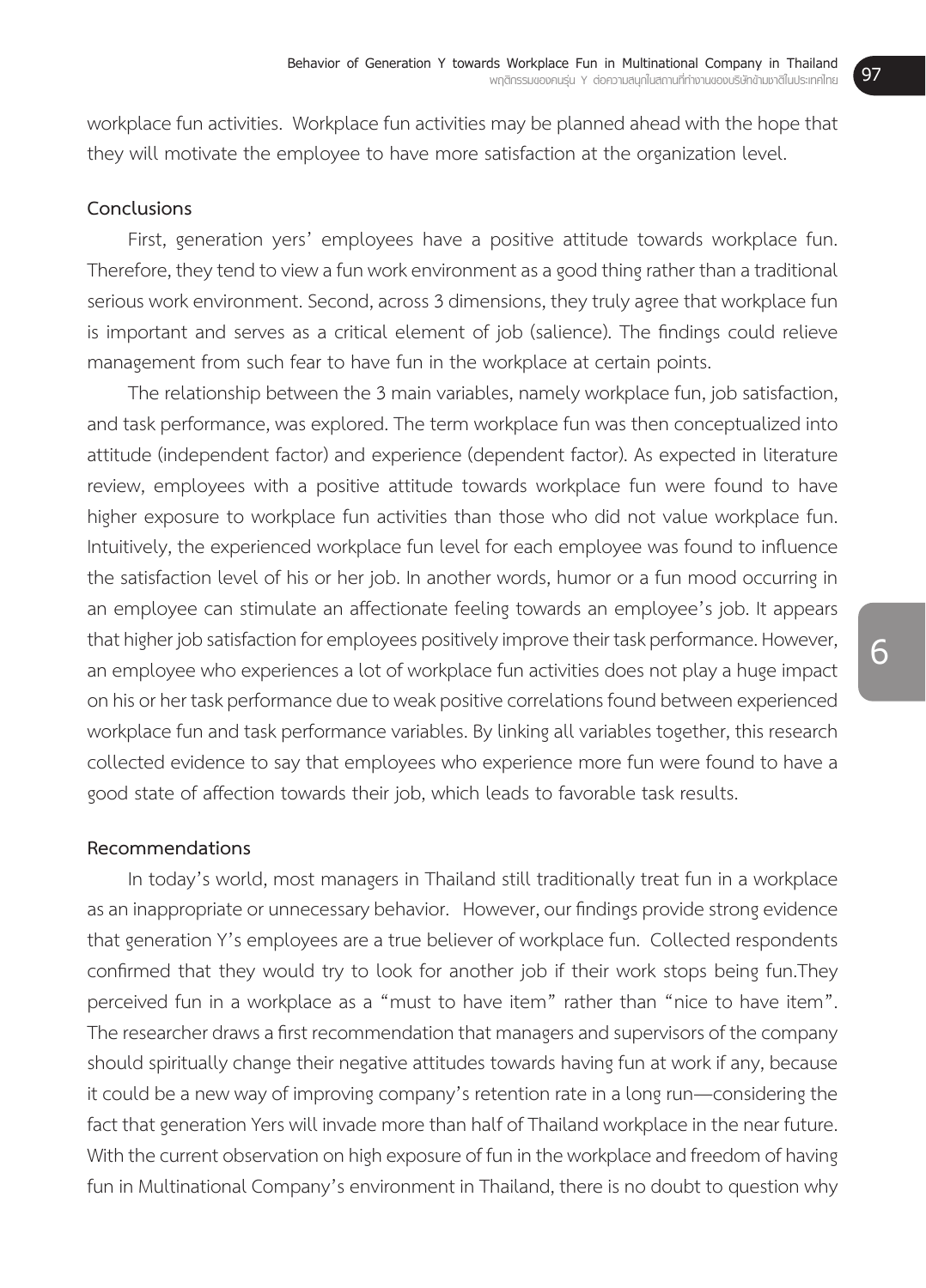

MNCs in Thailand was so successful in pulling young human resources—generation Yers. The second recommendation suggests that management should eliminate guilt of having fun at work contextby injecting fun and flexible culture. To do that, managements need to believe that fun loving culture contributed positively to organization performance. There are many ways to build fun at work culture in the company. Management could start with injecting either formal or informal fun activities in the office throughout the year. Examples of formal activities are team building, New Year party, recognition awards, coffee talk, stretching break, lunch and learn with leader, and sports day. Where informal activities are pop-up lunch with mentor/boss, karaoke night, surprise baskets, company clubs—such as music club, basketball club, Christian club, dance club, etc.

# **Acknowledgment**

 The author is thankful for assistance in data collection and analysis from Mr. Bavorn Tientongtip.

# **References**

- Aldag, R. and Sherony, K. (2001). A spoonful of sugar : some thoughts on "fun at work. *Current Issues in Management,* 1(1), 62-76.
- Avolio, B.J., Howell, J.M. and Sosik, J.J. (2009). A funny thing happened on the way to the bottom line: humor as a moderator of leadership style effects. *Academy of Management Journal,* 42(2), 219-227.
- Cammann, C., Fichman, M., Jenkins, G.D. and Klesh, J. (1983). *Assessing the attitudes and perceptions of organizational members.* New York, NY : Wiley.
- Eisner,S.P. (2005). Managing GenerationY.*SAM Advanced Management Journal*,70(4),4-15.
- Ford, R.C., McLaughlin, F.S. and Newstrom, J.W. (2005). Creating and sustaining fun work environments in hospitality and service organizations. *Journal of Human Resources in Hospitality & Tourism,* 4(1), 11-30.
- Howe, N. and Strauss, W. (2000). *Millennials Rising : The Next Great Generation*. New York, NY : Vintage Books.
- Karl, K., & Harland, L. (2005). *What' fun and what's not : An examination of age, gender*  difference, and attitudes toward fun activities at work. Proceedings from the Midwest Academy of Management, Chicago : IL.
- Karl, K., Peluchette, J., and Hall, L. (2008). Give them something to smile about : a marketing strategy for recruiting and retaining volunteers. *Journal of Nonprofit & Public Sector Marketing*, 20(1), 71-96.